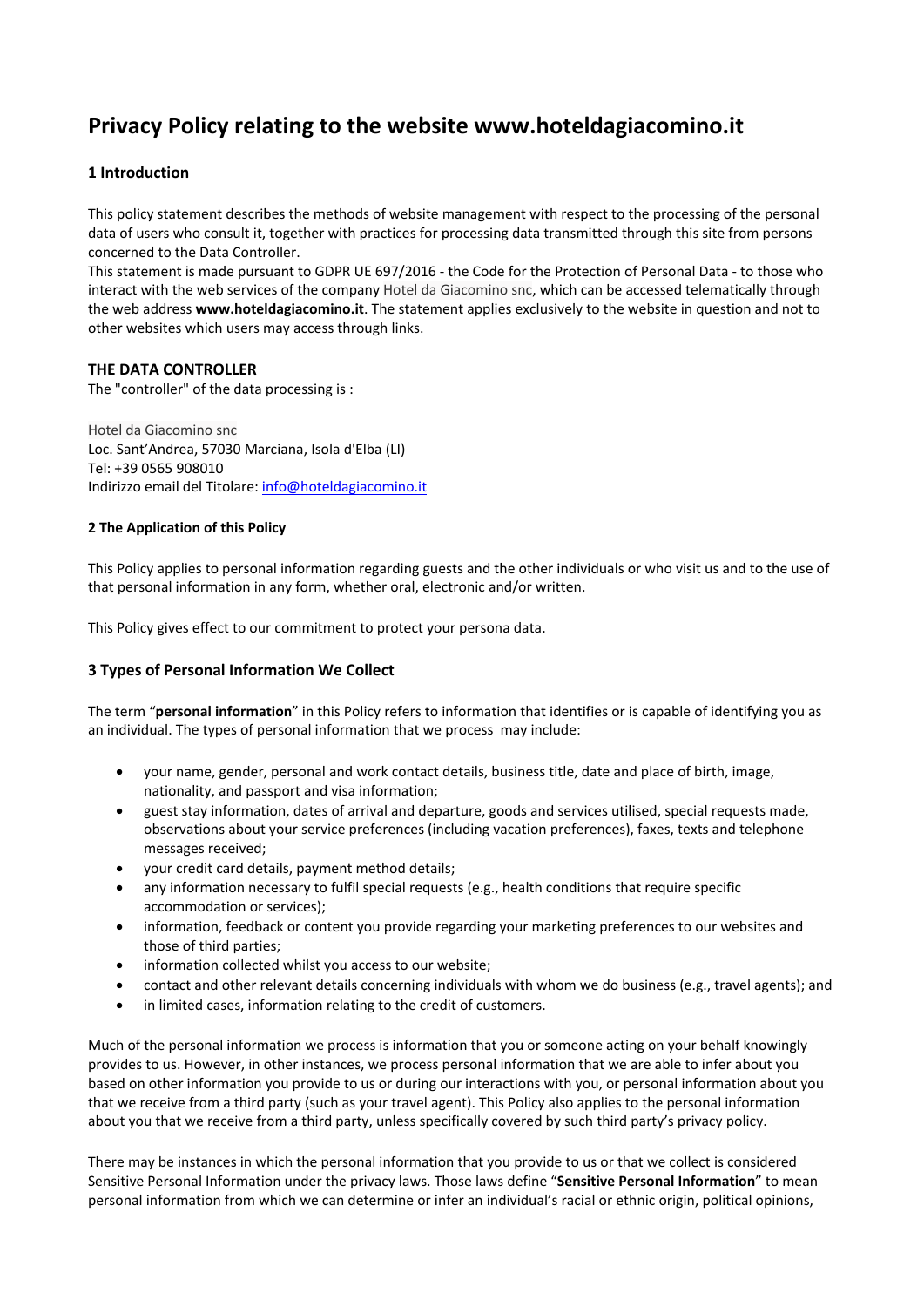religious beliefs or other beliefs of a similar nature, membership in a trade union or professional association, physical or mental health or condition, medical treatment, genetic data, biometric information, and information about an individual's sexual life or sexual orientation. If we rely on consent to process your Sensitive Personal Information, you have the right to withdraw that consent at any time.

Save to the extent required by law, you are not obliged to provide Hotel da Giacomino snc with any of your Sensitive Personal Information, and should you choose not to, this will not prevent you from purchasing any products or services from Hotel da Giacomino snc

# **4 How We Use Personal Information**

Subject to applicable laws, we may collect, use and disclose portions of your personal information in order to:

- provide and charge for hotel accommodation and other goods and services;
- provide you with a better or more personalized level of service, including information and services from a third party (such as local attractions and transportation options);
- facilitate services on your behalf, including restaurant and transportation transactions;
- fulfil contractual obligations to you, anyone involved in the process of making your travel arrangements (e.g., travel agents, group travel organizers) and vendors (e.g., credit card companies);
- provide for the safety and security of staff, guests and other visitors;
- administer general record keeping;
- meet legal and regulatory requirements;

When we process your personal information as one of our guests or someone else with whom we do business, we do so in our legitimate interests (as detailed above), because of legal obligations we are subject to or because the information is required to fulfil contractual obligations to you, anyone involved in making your travel arrangements (e.g., travel agents, group travel) and vendors (e.g., credit card companies).

Hotel da Giacomino snc uses and retains your personal information for as long as is necessary to fulfil the purpose for which it is being processed, and in line with our legal and regulatory obligations and risk management guidelines.

## **5 Disclosures of your Personal Information**

From time to time, we may disclose your personal information. We would always make that disclosure in accordance with applicable law.

Circumstances where we might make such disclosure (in addition to those described in Section 4 above) include:

## **5.1 Legal Requirements**

We reserve the right to disclose any personal information we have concerning you if we are compelled to do so by a court of law or lawfully requested to do so by a governmental entity or if we determine it is necessary or desirable to comply with the law or to protect or defend our rights or property in accordance with applicable laws. We also reserve the right to retain personal information collected and to process such personal information to comply with accounting and tax rules and regulations and any specific record retention laws.

## **6 Information We Collect When You Visit Us Online**

If you access our website, you may wish to know the following:

## **6.1 You Can Browse Without Revealing Who You Are**

You can always visit our websites without logging in or otherwise revealing who you are.

## **6.2 Usage Information**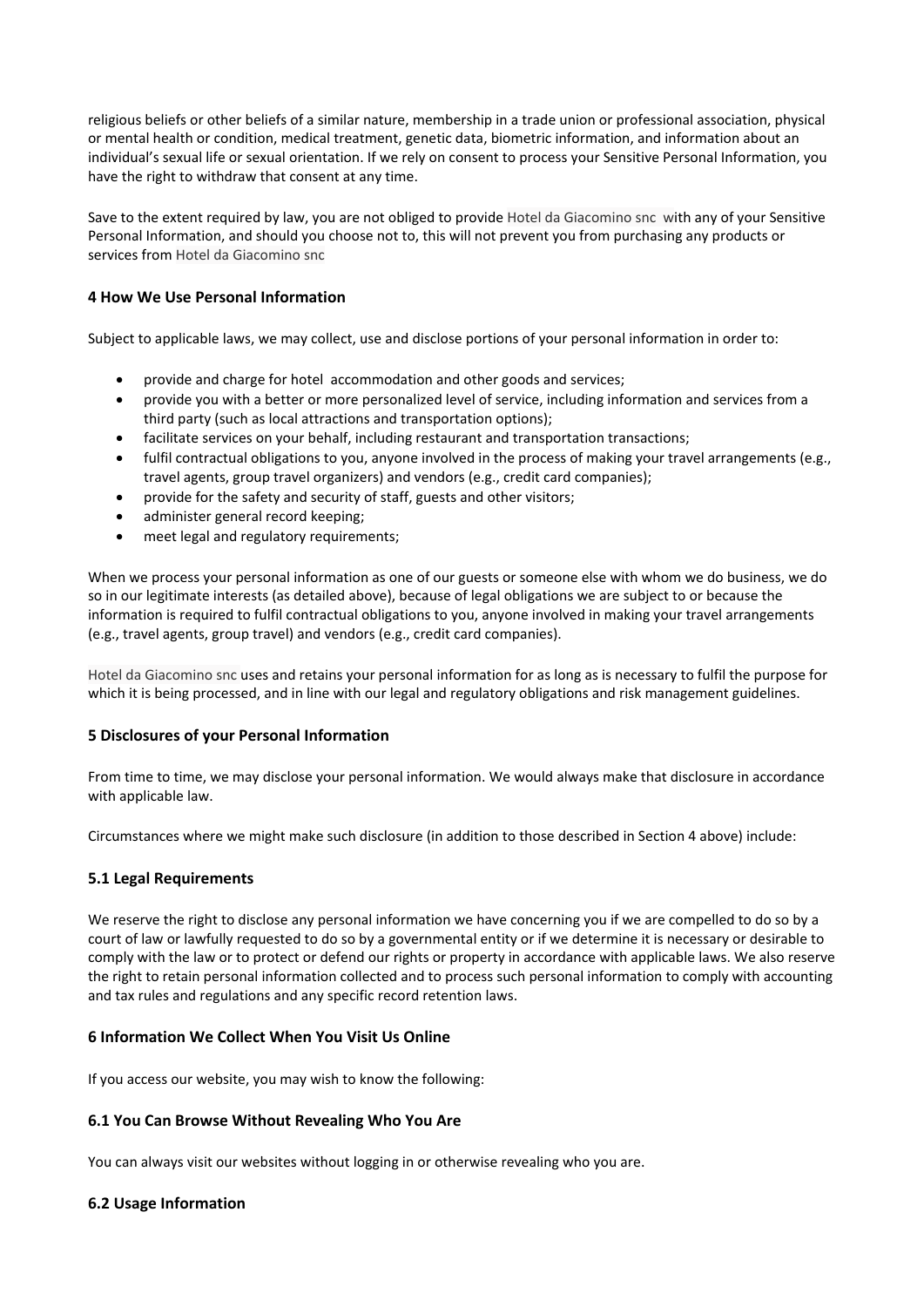When you visit our websites, we collect information about how you use those websites. Examples of such information include the Internet Protocol address automatically assigned to your computer each time you browse the Internet, the date and time of your visit, the pages you access and the amount of time you spend on each page, the type of Internet browser you use, your device's operating system and the URL of any websites that you visited before and after visiting our website. That information is not linked to you as an individual.

## **6.3 Cookies**

We use cookie technology on our websites to allow us to evaluate and improve the functionality of our websites. Our cookies by themselves cannot be used to reveal your identity. They identify your browser or device, but not you, to our servers when you visit our websites.

If you do not want to accept cookies, you can block them by adjusting the settings on your Internet browser. However, if you block them, you will not be able to use all of the features of our websites, including the customization features associated with creating a user profile. Further information about cookies and other similar technology and how they work is available at [allaboutcookies.org](http://www.allaboutcookies.org/).

#### **6.4 Links to Other Websites**

If you visit our website and decide, for example, to purchase the ferry ticket, you may be seamlessly linked to websites maintained by third parties with whom we have contracted to provide those services. This Policy, and our responsibility, is limited to our own information collection practices. We are not responsible for, and cannot always ensure, the information collection practices or privacy policies of other websites maintained by third parties or our service providers where you submit your personal information directly to such websites.

#### **6.5 Security**

The personal information we collect from you online is stored by us and/or our service providers on databases protected through a combination of physical and electronic access controls, firewall technology and other reasonable security measures. Nevertheless, such security measures cannot prevent all loss, misuse or alteration of personal information and we are not responsible for any damages or liabilities relating to any such incidents to the fullest extent permitted by law. Where required under law, we will notify you of any such loss, misuse or alteration of personal information that may affect you so that you can take the appropriate actions for the due protection of your rights.

#### **6.6 Minor Children**

Our websites do not sell products or services for purchase by children and we do not knowingly solicit or collect personal information from children. If you are under the age of 18 (or a minor in the jurisdiction in which you are accessing our websites), you may only use our websites with the involvement of a parent or guardian.

#### **7 Choice**

You may always choose what personal information (if any) you wish to provide to us. However, if you choose not to provide certain details, some of your experiences with us may be affected (for example, we cannot take a reservation without a name).

#### **8 Your rights**

Under data protection law in Europe, you have various rights in relation to the personal information about you that we process.

With some limited exceptions, you have rights to access and update personal information held about you. If you want to inquire about any personal information we may have about you, you can do so by sending us a written request by letter or email to the addresses set out in Section 10 below. Please be sure to include your full name, address and